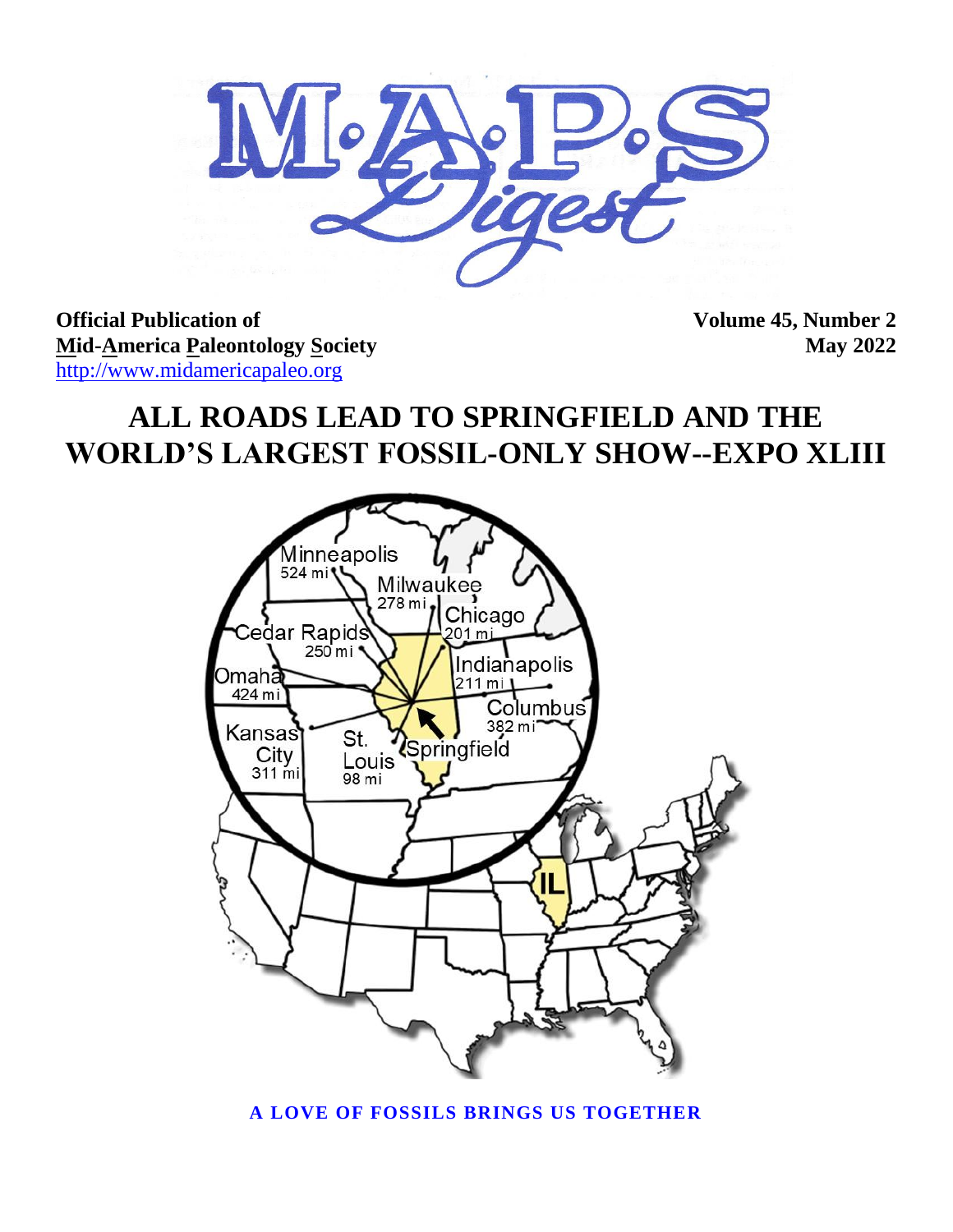# **\*\*Call for Papers\*\***

in text.

The theme for the **2022 EXPO** is **Lagerstätten**. Any paper dealing with fossils, stratigraphy, or sitespecific paleontology relating to any Lagerstätten would be appreciated. The papers should be in Word, Times New Roman, size 12 Font, single spaced with one inch margins, and e-mailed to one of the Digest

# **EXPO Auction Information**

A live auction will be held in the Ruby/Topaz room of the Northfield Inn Saturday evening of EXPO, following a brief business meeting. Also, during show hours, silent auctions will be held. As part of your table fees, you are **encouraged** to donate a correctly labeled, quality fossil(s) or fossil-related item(s) to the Auctions. Information to include with the specimen is as follows:

- Brief description and common name, species information, location, and time period.
- A minimum guide to the value of your donation would be something equal to your table fee: if you have one table, the donation should have a minimum value of \$30; two tables, \$60; etc.

# **Dinosaur Dig to be Sold at Live Auction (Tentative)**

Paleo Prospectors is donating a dinosaur dig trip for the live auction Saturday evening. The dig is for 1 week in June or July of 2023 or 2024 (choice of approximately three different weeks). Possible digs may be in Montana, South Dakota, or Wyoming.

You will be able to keep almost everything that you find (up to a maximum of \$4,000.00). Only individual bones valued at over \$1,500.00 and articulated bones are excluded. In all cases, however, if you cannot keep your find, you will receive a finder's fee of three percent after the final sale of the object. In most cases Preference on future table assignments will be given to those who make a donation to the auction as suggested above.

Editors by the **last week of June 2022**. Diagrams/Photos can be sent separately or imbedded

**John: [Fossilnautiloid@aol.com](mailto:Fossilnautiloid@aol.com) Chris: [CDCozart@aol.com](mailto:CDCozart@aol.com)**

Most proceeds from the auctions go to the Paleontological Society Scholarship Fund and the Strimple Fund, with additional support to the Paleontological Research Institute (PRI) and the Repository at the University of Iowa, which hosts MAPS board meetings. With continued membership support, we hope to continue the trend.

As an interesting note, a number of Auction donations are made by individuals who do not have tables, or who are unable to attend EXPO or the Auction.

each participant finds several hundred bone fragments, ten or so mostly complete bones and an occasional tooth and claw.

The minimum bid has yet to be determined. If you are not able to attend Expo but would like to bid on the trip, proxy bids can be sent to MAPS EXPO chair Tom Williams, [paleotom234@comcast.net;](mailto:paleotom234@comcast.net) (815) 228-5083. Payment may be made in 4 installments. For more information on Palo Prospectors digs, check their website: [http://www.paleoprospectors.com.](http://www.paleoprospectors.com/)

## **Dues are due**

Your \$20 **2021 and/or 2022** dues are due. If unsure of current dues status, contact Jim Preslicka [\(nautiloidcephalopod@mac.com\)](mailto:nautiloidcephalopod@mac.com). Also, tax deductable donations to MAPS can be made. **Send dues/contributions to: Dale Stout** 

> **2237 Meadowbrook Drive S.E. Cedar Rapids, Iowa 52403**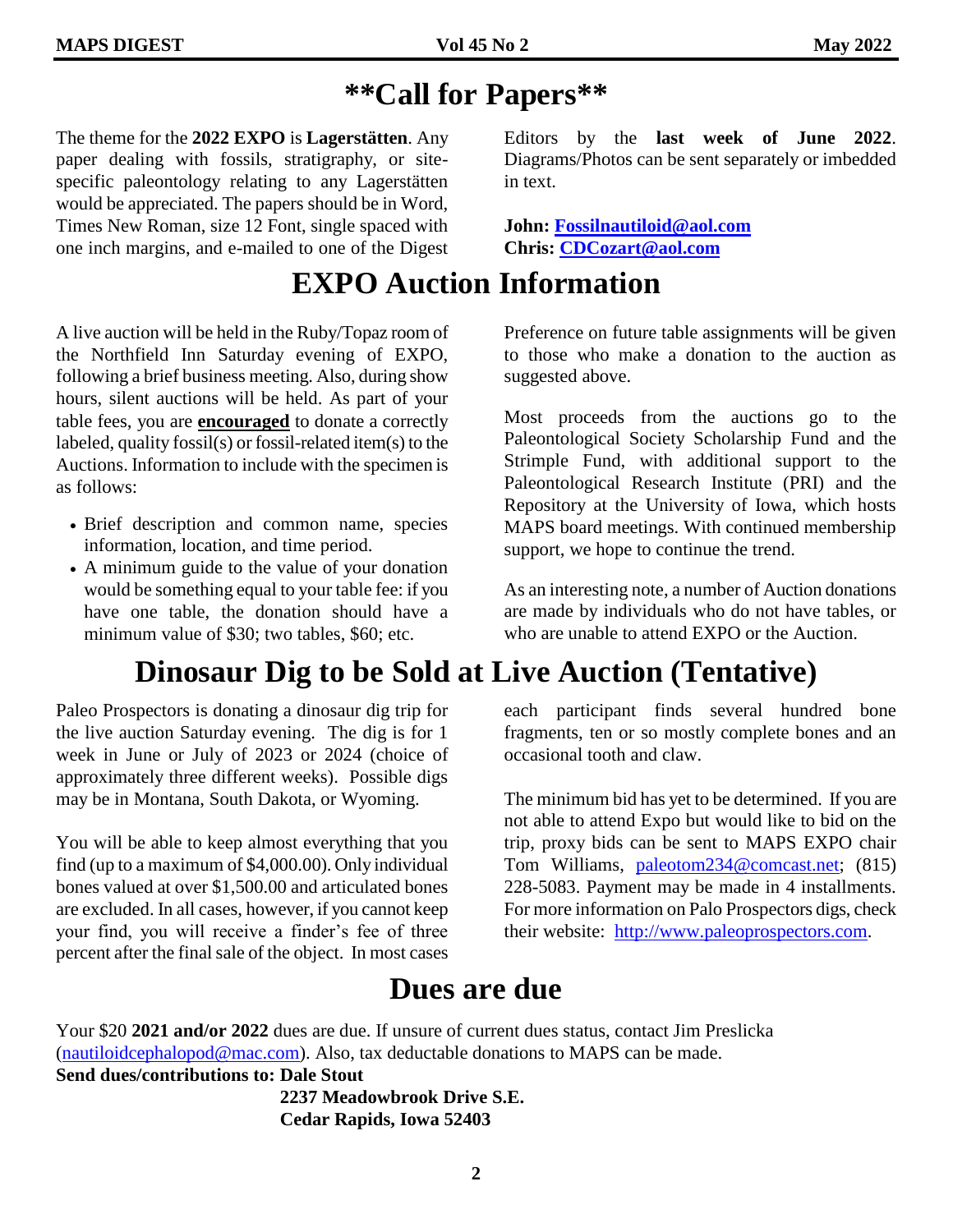## **MAP SHOWING THE LOCATION OF THE TWO VENUES:**

### **MAPS EXPO: Only fossil/fossil-related material may be displayed/sold**

**Friday October 21: 9:00 am to 5:00 pm Saturday October 22: 8:00 am to 5:00 pm Sunday October 23: 8:00 am to 3:00 pm**

### **HOTEL SHOW: Fossils, minerals, gems, jewelry, etc. may be displayed/sold**

**Wednesday October 19: 12:00 pm to 9:00 pm Thursday October 20: 10:00 am to 9:00 pm Friday October 21: 6:00 pm to 9:00 pm Saturday October 22: All Day**

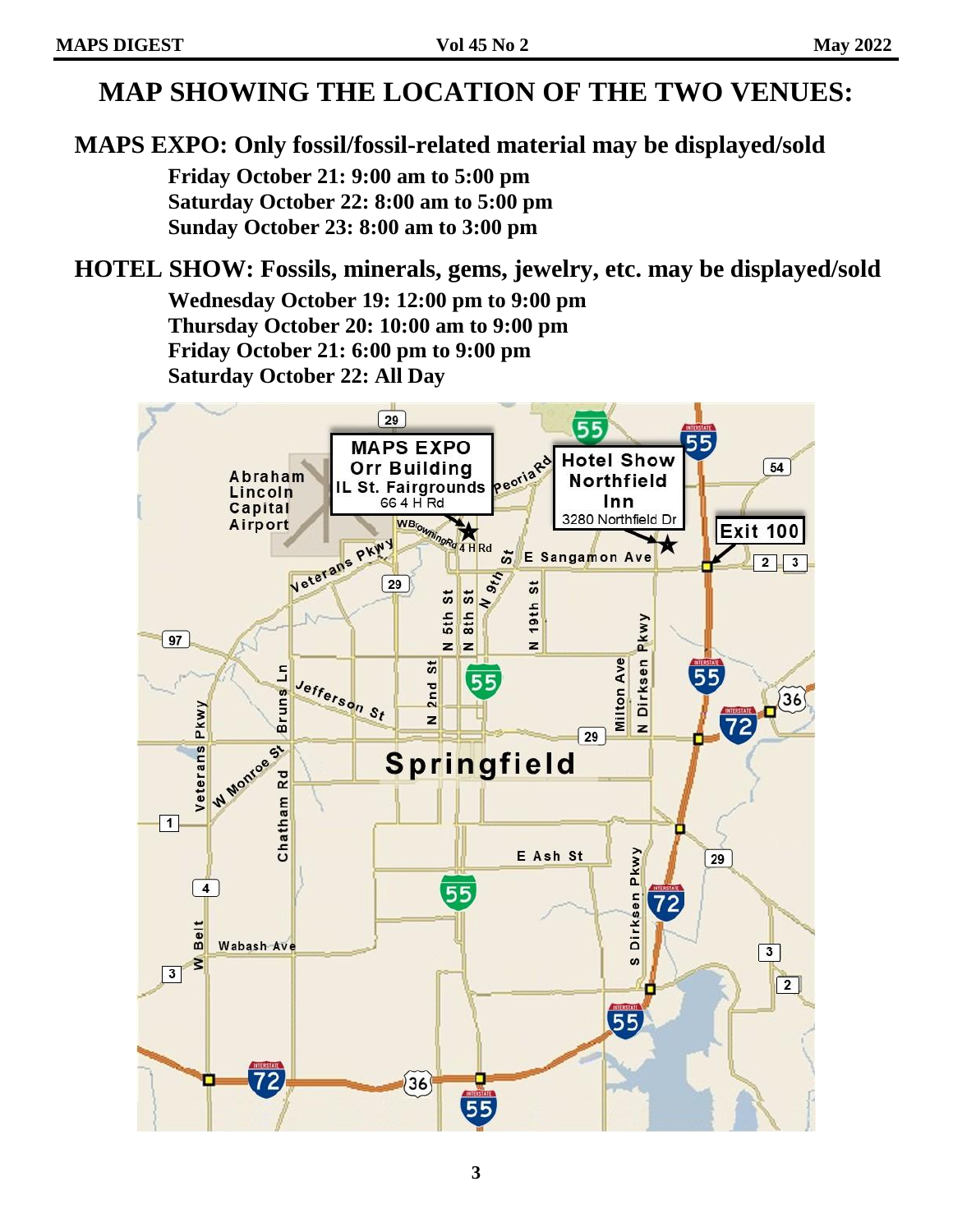## **MAPS NATIONAL FOSSIL EXPOSITION XLIII--2022**

**LOCATION:** EXPO will be held at the Orr Building located on the Illinois State Fairgrounds, 801 E Sangamon Ave., Springfield, Illinois.

**EXPO HOURS: Friday, October 21: 9:00 a.m. - 5:00 p.m. Saturday, October 22: 8:00 a.m. - 5:00 p.m. Sunday, October 23: 8:00 a.m. - 3:00 p.m.**

**SET-UP:** Normal set-up will take place on Friday, **October 21**, at 7:30 a.m. However, for those that want to set up their tables on Thursday, October 20, MAPS has arranged for the building to be opened with set-up from **1:00 p.m. to 6:00 p.m.** on Thursday. **Buying, selling, or trading will NOT be allowed on Thursday and will be enforced. NOTE: There will be no security Thursday night.** 

**PARKING:** Parking at the Orr Building is free.

- **TRANSPORTATION:** The Orr Building (Illinois State Fairgrounds) is accessible via I-55 to E. Sangamon Ave. (Exit 100) west to the Fairgrounds. Business I-55 (Veterans Parkway) can also be used. See location maps page 3 this issue. The Abraham Lincoln Capital Airport is located just west of the Fairgrounds.
- **HOTELS/MOTELS:** Although the "Hotel Show" will be located at the Northfield Inn (217-523-7900) (see p. 5 for more information), there is a wide variety of hotels/motels of varying price ranges just off of I-55 in Springfield. If you plan to stay in a motel, we urge you to make your reservations early.
- **ON-SITE FOOD:** The LOESS Club will serve food from 10:30 a.m. to 1:30 p.m. Friday and Saturday and from 10:30 a.m. to 1:00 p.m. on Sunday.
- **ADMISSION:** Admission is free for the 2022 EXPO Show.
- **SALES TAX:** The sales tax rate for the Fairgrounds is 6.25%. For those without an Illinois tax number, there is a simple form available. The sales tax rate for the Hotel Show and the rest of Springfield is 9.75%.
- **EXPO THEME: Lagerstätten** will be this year's theme. Friday night's Keynote Speaker will be Don Bissett and his program will be given at the Northfield Inn following the presentation of the Don Good and Sharon Sonnleitner Awards and is open to the public. Updates on the website.
- **PROGRAMS:** Each day of EXPO, a number of programs/lectures/workshops are given by members and interested individuals on-site at the Orr Building. These programs average 40-60 minutes in length, are usually given in PowerPoint format, and deal with various topics often, but not always, in line with the theme for that year. If interested in presenting a program, contact Dale Stout: [dhstout55@aol.com.](mailto:dhstout55@aol.com) Times will be posted.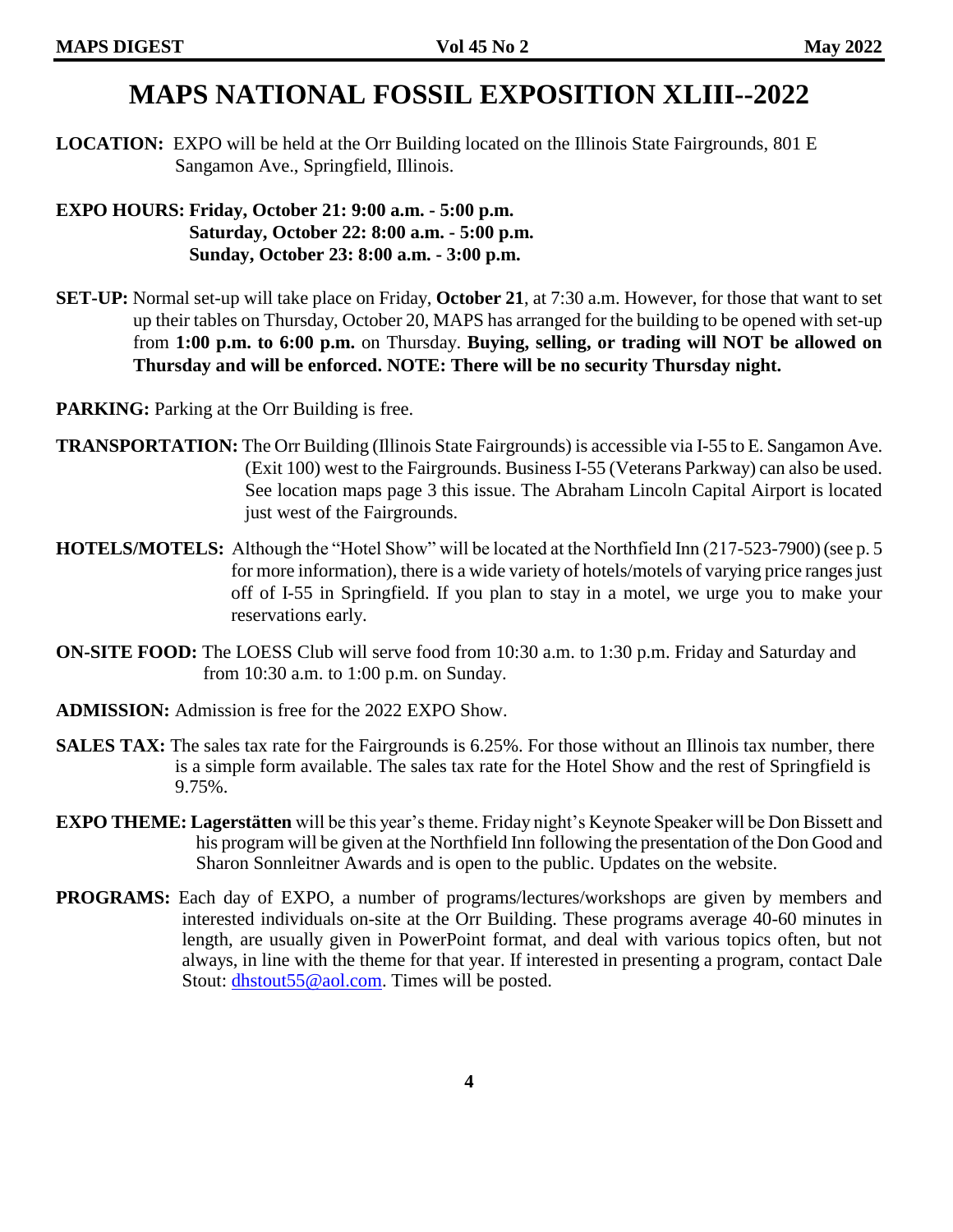### **JAMES ORR BUILDING**



**EXPO ORGANIZING COMMITTEE**

#### **Show Chairman**:

Tom Williams, 45 Birch Dr. Chatham, IL 62629; [paleotom234@comcast.net;](mailto:paleotom234@comcast.net) phone: (815) 228-5083. **Co-Chairman:**

Dale Stout, 2237 Meadowbrook Dr. SE, Cedar Rapids, IA 52403; [dhstout55@aol.com;](mailto:dhstout55@aol.com) (319) 365-7798 **Table Reservations:**

 Tom Williams MAPS, PO Box 131 Chatham, IL 62629; [paleotom234@comcast.net;](mailto:paleotom234@comcast.net) cell: (815) 228-5083 **Live Auction:**

Marvin Houg,  $1820\,30^{th}$  St Dr SE, Cedar Rapids, IA 52403; [m\\_houg@yahoo.com;](mailto:m_houg@yahoo.com) (319) 350-9435 **Silent Auctions:**

Amy Preslicka [nautiloidcephalopod@mac.com;](mailto:nautiloidcephalopod@mac.com) (319) 341-6688

#### **Advertising:**

Marvin Houg, 1820 30<sup>th</sup> St Dr SE, Cedar Rapids, IA 52403; [m\\_houg@yahoo.com;](mailto:m_houg@yahoo.com) (319) 350-9435

#### **Expo** *Digest* **Editors:**

John Catalani; [Fossilnautiloid@aol.com](mailto:Fossilnautiloid@aol.com) Chris Cozart; [CDCozart@aol.com](mailto:CDCozart@aol.com) **MAPS Website:** [www.midamericapaleo.org](http://www.midamericapaleo.org/)

## **THE HOTEL SHOW**

**LOCATION:** The Hotel Show will be held at the Northfield Inn (217-523-7900), 3280 Northfield Drive, off of I-55 at Exit 100B. It appears that this facility, as is the trend, is a non-smoking hotel. Located near the Northfield Inn is the Ramada by Wyndham Springfield North (217-523-4000), 3281 Northfield Drive. The Ramada is also a non-smoking hotel. A wide selection of restaurants is located near the two hotels. **The Hotel Show runs from Wednesday October 19 through Saturday October 22.**

**DEALERS:** Dealers also need to register with the Hotel Show liaison, Dan Cooper (513-292-3373) **[\(dancooper@cinci.rr.com\)](mailto:dancooper@cinci.rr.com).**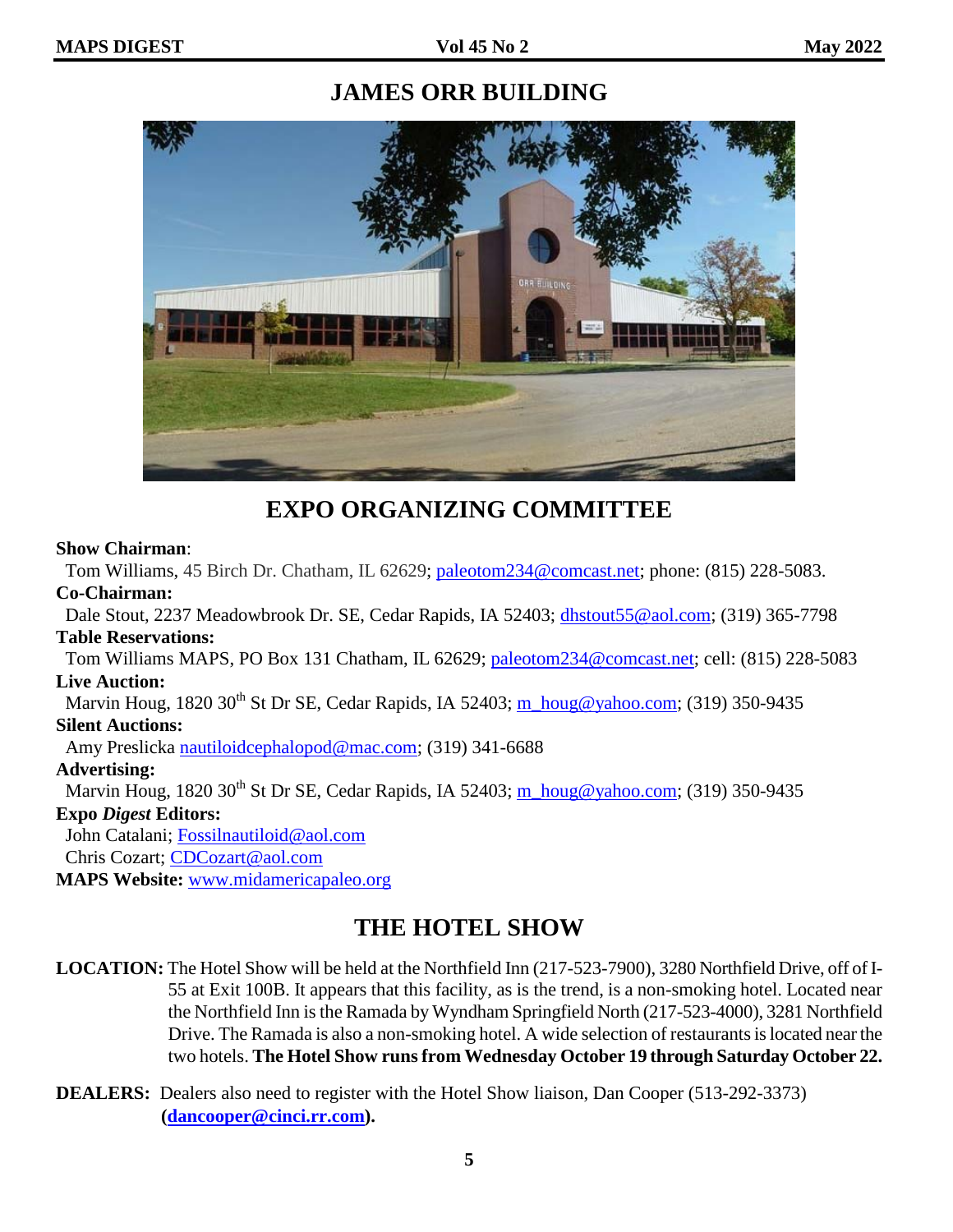### **EXPO XLII POLICIES--GENERAL**

- Everyone is expected to stay through 5:00 Saturday and all are encouraged to stay through Sunday.
- Please note your plans for leaving on the reservation form.
- Aisles must be kept clear at all times.
- No pets are allowed.
- **The Board insists that all materials be fossil or fossil-related.**
- **Mountings, gemstones, minerals, human remains, artifacts, or relics, etc., are NOT PERMITTED!!!!**
- **The Board expects all fossils sold to have been LEGALLY collected; any reconstruction to be divulged.**
- **No smoking, vaping, alcohol, firearms, or disruptive behavior will be permitted on site.**

## **EXPO XLII POLICIES--COVID-19**

- **NOTE: As this document is being compiled in April, the status of show-current COVID-19 protocols is unknown. The following policies listed are subject to emendation.**
- Masks will be worn by both dealers and patrons.
- Sanitation stations will be located throughout the venue and dealers are encouraged to have their own ministations at their tables.

## **EXPO XLIII POLICIES--TABLE COSTS AND ASSIGNMENTS**

- This venue is more expensive to rent which has forced a restructuring of table rentals.
- Cost of tables remains \$30.00 each for the first three SIX FOOT tables. Tables 4-8 will cost \$40.00 each. Additional tables by availability.
- MAPS will be charged for clean-up. Therefore, dealers are requested to remove table coverings and dispose of refuse. Extra clean-up costs can be charged to dealers.
- **Admission to EXPO is free. Donations are accepted and appreciated.**
- Please complete the registration form and enclose with a check/money order payable to MAPS; send to:

#### **Thomas Williams MAPS**

#### **PO Box 131**

#### **Chatham, IL 62629**

- The floor plan will be first laid out on **September 1**, with all received **PAID** requests being assigned tables. Thereafter, tables will be assigned on a first come/first served basis. This is necessary to insure fairness to all registrants and to determine remaining number of tables. Tables and/or locations not guaranteed after **September 1, 2022**.
- Registrations with special requests (e.g. same as last year, next to John Doe, etc.) must be received by **September 1** to be honored. Special requests will be honored if possible, but cannot be guaranteed.
- Those with special requests to be located near other dealers/participants must have the permission of all involved for the request to be honored (same names should be on all registration forms) and all those involved must have their payments and registrations in by **September 1** to be honored.
- If the venue fills to capacity, a waiting list shall be created. As cancellations occur, the tables will be assigned in the order received.
- Refunds given up to thirty (30) days prior to first day of show.
- All reservations will be acknowledged. If acknowledgements are not received on or before **September 15, 2022**, contact Tom Williams by e-mail: [\(paleotom234@comcast.net\)](mailto:paleotom234@comcast.net) or phone: (815) 228-5083.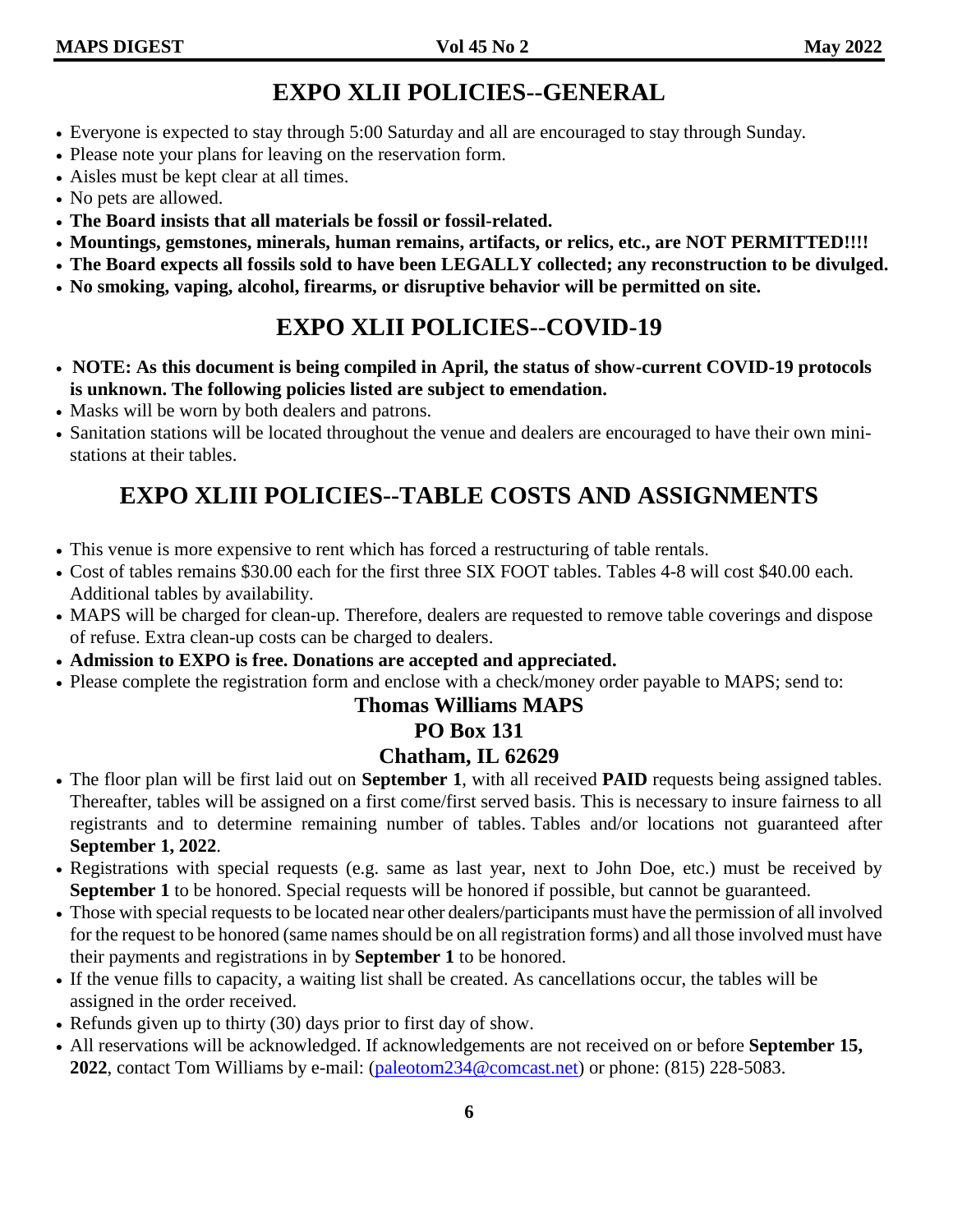|                                                       | NUMBER (Up to 3) OF 6 FOOT TABLES REQUESTED $\qquad \qquad \textcircled{330 PER TABLE} = \qquad \qquad$                                                     |              |     |
|-------------------------------------------------------|-------------------------------------------------------------------------------------------------------------------------------------------------------------|--------------|-----|
|                                                       | NUMBER (4 to 8) OF 6 FOOT TABLES REQUESTED $\qquad \qquad \textcircled{40 PER TABLE = }$                                                                    |              |     |
|                                                       |                                                                                                                                                             |              |     |
|                                                       | NOTE: MAXIMUM OF EIGHT (8) TABLES PER PERSON/MEMBERSHIP/ORGANIZATION. METAL<br>FOLDING CHAIRS WILL BE PROVIDED. YOU MAY ALSO WANT TO BRING EXTENSION CORDS. |              |     |
|                                                       |                                                                                                                                                             |              |     |
|                                                       |                                                                                                                                                             |              |     |
|                                                       |                                                                                                                                                             |              |     |
| City                                                  |                                                                                                                                                             | <b>State</b> | Zip |
|                                                       |                                                                                                                                                             |              |     |
|                                                       |                                                                                                                                                             |              |     |
|                                                       |                                                                                                                                                             |              |     |
|                                                       | Vendor to be located with (optional): Same and the contract of the contract of the located with (optional):                                                 |              |     |
|                                                       |                                                                                                                                                             |              |     |
|                                                       | <b>CHECK ONE:</b> I will be leaving on Saturday. ________ I will be staying through Sunday.                                                                 |              |     |
|                                                       |                                                                                                                                                             |              |     |
| <u>Nessetial</u> Yess. I will help at the Front Desk: |                                                                                                                                                             |              |     |

and Sangamon County which may be necessary in the conduct of business at the Show (applicable tax rate is 6.25%), and compliance with said permit, license, and tax requirements shall be the sole responsibility of the **Vendor**. The **Vendor** shall hold **MAPS** blameless and free from loss, cost, damage, or expense resulting from the violation of any law, code, or ordinance arising from the use of the space rented. Information regarding Illinois licensing can be obtained at [www.revenue.state.il.us/businesses/taxinformation/sales/rot.htm](http://www.revenue.state.il.us/businesses/taxinformation/sales/rot.htm) or Illinois Department of Revenue, Retailer's Occupation Tax, Springfield, IL 62796-0001.

**Vendor Signature**: \_\_\_\_\_\_\_\_\_\_\_\_\_\_\_\_\_\_\_\_\_\_\_\_\_\_\_\_\_\_\_\_\_\_\_\_\_\_\_\_\_\_\_\_\_\_\_\_\_\_\_\_\_\_\_\_\_\_\_\_\_\_\_\_\_\_\_